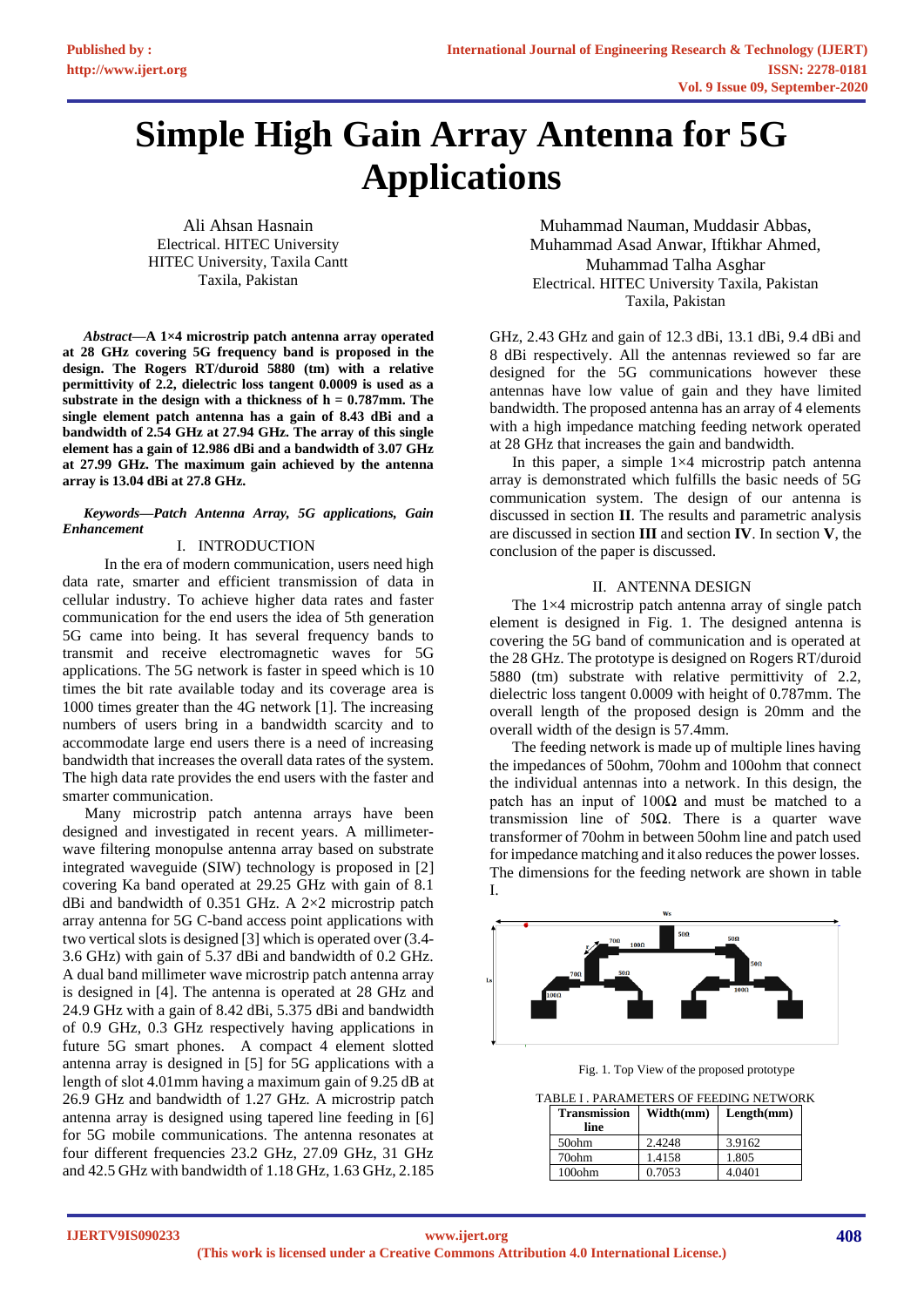The technique that is used to feed an antenna is power divide technique in which the input is equally divided among all the patches. In Fig. 1 the r=2.5 mm is truncating the 50ohm line and is used for better impedance matching. Fig. 2 shows the 100ohm transmission line and patch that is connected to each other. The dimensions for the width and length of patches and transmission lines are shown in table II.



Fig. 2. Patch and Transmission line of the Antenna

TABLE II . PARAMETER OF PATCH AND TRANSMISSION LINE

| <b>Parameters</b> | Values(mm) | <b>Details</b> |
|-------------------|------------|----------------|
| pl                | 3.0645     | Length of      |
|                   |            | patch          |
| pw                | 4.2351     | Width of       |
|                   |            | patch          |
| t1                | 4.0401     | Length of      |
|                   |            | transmission   |
|                   |            | line           |
| tw                | 0.7053     | Width of       |
|                   |            | tranmission    |
|                   |            | line           |

# III. PARAMETRIC ANALYSIS

In order to have a better understanding of antenna, we performed a detailed parametric analysis. Performance analysis of the antenna array was performed by changing the width of the transmission line from 0.7053 mm to 1.9053 mm is shown is Fig. 3, and other parameters were kept constant. By varying the width of transmission line better impedance matching can be achieved. The maximum bandwidth and return loss of the proposed antenna is achieved at the tw=0.7053mm.



Fig. 3. Simulated S parameter at different width of Transmission line

Truncation of 50 ohm line was performed for better impedance matching and its performance analysis is shown in Fig. 4. By increasing value of r radius of truncation, as shown in fig. 2 resonance frequency shifts towards higher frequencies. At r=2.5mm the antenna resonates at desired frequency of 27.99 GHz.



Fig. 4. Simulated S parameter at different values of r

## IV. RESULTS

The simulated return loss  $(S_{11})$  of single patch element and its array is shown in Fig. 5. The operational frequency of the single element is at 27.94 GHz having bandwidth of 2.54 GHz covering the frequencies in the range of (26.76 GHz-29.3 GHz). The operational frequency of antenna array is at 27.99 GHz having bandwidth of 3.07 GHz covering the frequencies in the range of (27.19 GHz-30.26 GHz).



Fig. 5. Simulated  $S<sub>11</sub>$  of the Single element & Antenna Array

It can be seen from Fig. 5 that the bandwidth of antenna array is greater than single element. The antenna array is used to increase overall gain as well as it increases bandwidth of the system.

The gain of the proposed antenna array is 12.986 dBi at 28 GHz as shown in Fig. 6. At 27.8 GHz the maximum gain of the antenna array is achieved i.e. 13.04 dBi. The gain of the